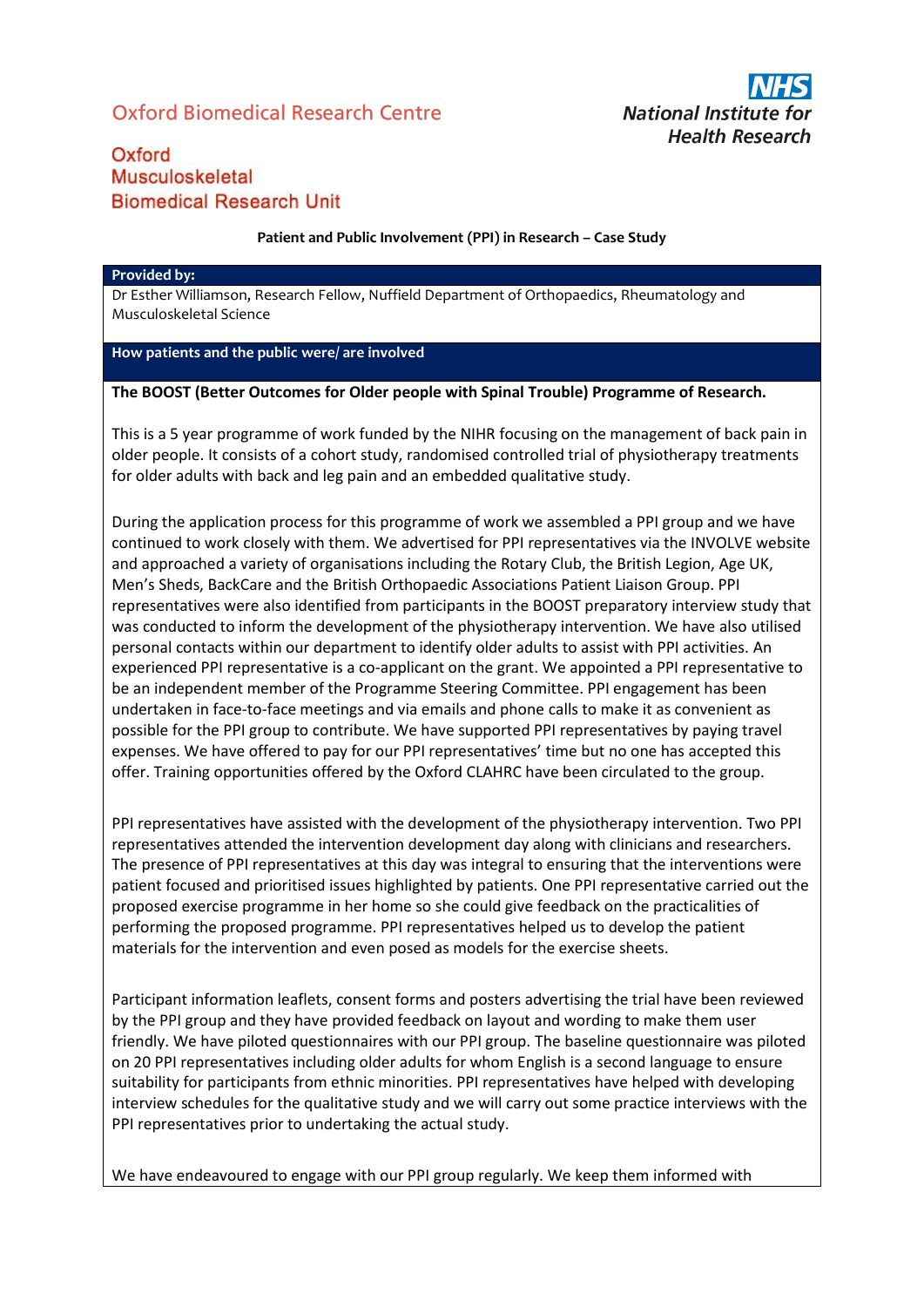## Oxford Biomedical Research Centre



## Oxford Musculoskeletal **Biomedical Research Unit**

progress of the research via a 6 monthly newsletter. We have circulated training opportunities as they arise. Work has also begun to develop a website for the study and this will allow patients and the public to access information about this research as soon as we receive our favourable opinion from the Research Ethics Committee.

### **The impact of involving patients and public in the study**

 At the initial PPI meeting, an overview of the research was given and all in attendance were given an opportunity to generate questions, queries or raise issues. This process raised issues that the research team have acted upon, for example, the group queried the age of eligibility (70 years and over) and argued for it to be lowered to 65. Concerns were voiced around access to the study citing the relative poverty of older people as a potential barrier to participation thus greater emphasis on access issues now informs the design of the programme. The need to broaden the sample of older people with back pain beyond just those who have consulted their GP was raised and the sampling strategy for the cohort study was changed. Further valuable feedback included the importance of the question, their experience of services, the relevance of outcomes, the acceptability of the research methods and the role of PPI input in developing the full application and guiding the programme.

During the set up phase of this research, PPI input has helped to refine the study questionnaires to ensure they were readable, understandable and address issues and outcomes of relevance. We have discussed study procedures to ensure that burden placed on participants is justifiable and well explained, and to identify barriers to recruitment. We have worked collaboratively with the PPI representatives to design information sheets to ensure they engage older people, are easy to understand and address concerns or questions likely to arise in this patient group.

Two PPI representatives attended the intervention development day and this was extremely helpful. Researchers and clinicians can become disconnected from the patient's experience of healthcare. The presence of patient voices at this meeting was a reminder of the purpose of our research (to improve the care of patients) and ensured that our focus was on patient benefit not what is easy to deliver. PPI representatives raised issues such as transport difficulties and were able to give their views on what outcomes were important. The PPI representatives played an important role in shaping the intervention we will test in the BOOST Trial.

### **The importance of involving patients and the public in research**

Early engagement with public and patient representatives was a key part to securing the funding for the programme of research. PPI representatives have contributed in an extremely helpful and meaningful way to the set-up phase of this programme of research. Throughout the remainder of this project we will continue to work with our PPI representatives to get their feedback on the conduct of the studies and their input into the reporting and dissemination strategies.

### **The biggest challenges in PPI and what might help to overcome them**

We have not identified any particular difficulties with PPI engagement. We have found people are extremely willing to give their time. We utilised the Research Design Service during the application phase of the research and they were extremely helpful in providing ways to identify PPI representatives and helped to facilitate our initial meeting. I think this has put us in good stead for